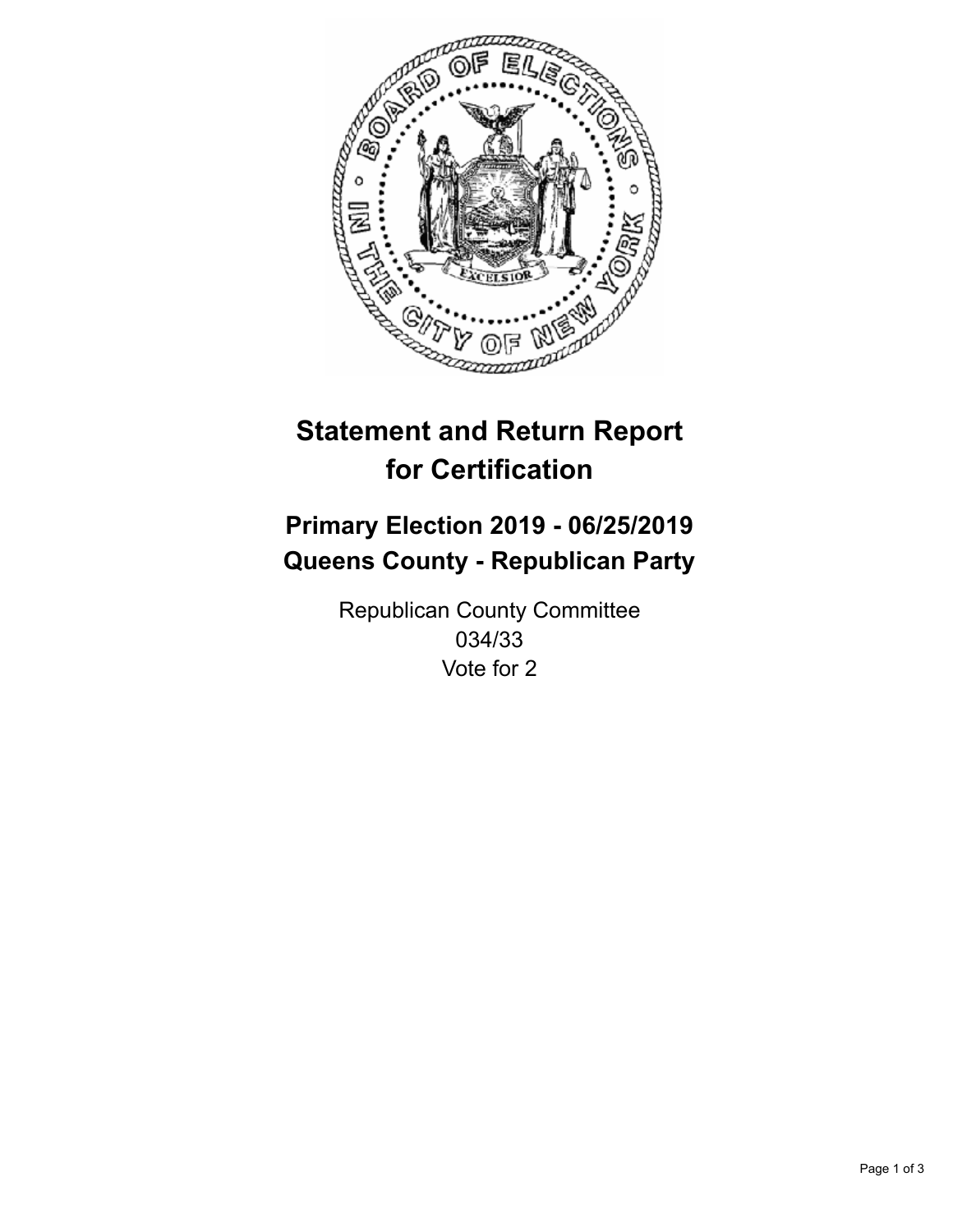

## **Assembly District 33**

| <b>PUBLIC COUNTER</b>                                    | 0 |
|----------------------------------------------------------|---|
| <b>MANUALLY COUNTED EMERGENCY</b>                        | 0 |
| ABSENTEE / MILITARY                                      | 0 |
| <b>AFFIDAVIT</b>                                         | 0 |
| <b>Total Ballots</b>                                     | 0 |
| Less - Inapplicable Federal/Special Presidential Ballots | 0 |
| <b>Total Applicable Ballots</b>                          | 0 |
| <b>JUDITH HEITCZMAN</b>                                  | 0 |
| KATHLEEN E. BARRETT                                      | 0 |
| <b>RUPERT GREEN</b>                                      | 0 |
| <b>CLAUDINE ALLEN CLARK</b>                              | 0 |
| <b>Total Votes</b>                                       | 0 |